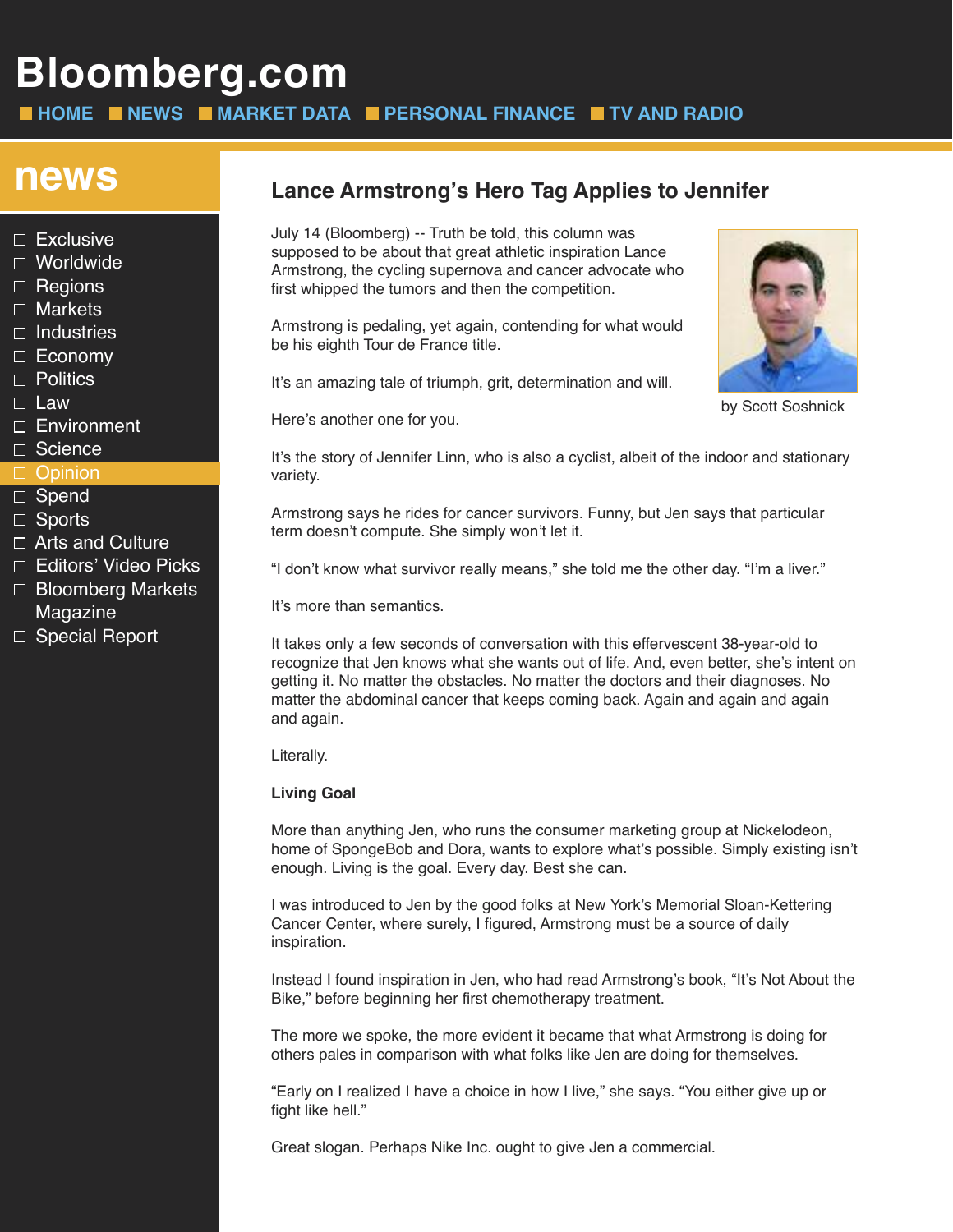# **Bloomberg.com**

**HOME NEWS MARKET DATA PERSONAL FINANCE TV AND RADIO**

### **news**

- $\square$  Exclusive
- □ Worldwide
- $\Box$  Regions
- □ Markets
- $\Box$  Industries
- $\Box$  Economy
- □ Politics
- $\square$  Law
- □ Environment
- □ Science

#### □ Opinion

- □ Spend
- □ Sports
- □ Arts and Culture
- □ Editors' Video Picks
- □ Bloomberg Markets Magazine
- □ Special Report

Jen might not be a world-class athlete, but she doesn't miss a turn on the bike. An hour on good days. Sometimes only minutes on bad days. Never skips it, though.

"I love, love, love to exercise," she says. "It's a good way to show you're alive, to push yourself."

#### **Chemo Fridays**

Jen is always pushing, which is why she schedules chemotherapy treatments on Friday afternoons. That gives her the weekend to recover from any nausea and



**Jennifer Linn, left, stands with others holding a check from Cycle for Survival to Memorial Sloan-Kettering Cancer Center for \$1 million in this January 2009 photograph.**

fatigue. You see, she doesn't want to miss work. Not a day.

Jen refuses to see herself as a statistic, which is probably a good thing since doctors gave her a 50-50 shot at beating the sarcoma that was found in her gut back in 2004.

Jen wakes up, assesses her condition and lives to the best of that day's abilities. Living is a choice.

The good news about Jen's particular cancer, doctors say, is that it's treatable if it stays put. The bad news is that it's a pesky variety that leaves and comes back, leaves and comes back.

"I've never made it past 13 months," Jen says.

So far she's had four reoccurrences. And four major surgeries.

Jen has endured 30 months of intensive chemotherapy. All those needles, all those lines, as the nurses call them, have compromised her veins. That explains the port in her chest.

#### **Finding Time**

And still she finds the time and the energy to pump those pedals, which, like Armstrong, has become a vehicle for helping others.

Three years ago Jen founded Cycle for Survival, which has raised more than \$2 million, making it the most successful patient-run fundraiser in Memorial Sloan-Kettering's 125-year history. The next installment is scheduled for Jan. 31, 2010, in New York, and Feb. 6 in Chicago.

This woman just won't quit until so-called orphan cancers, rare types like the one she has, and that don't get much attention from pharmaceutical companies, are vanquished.